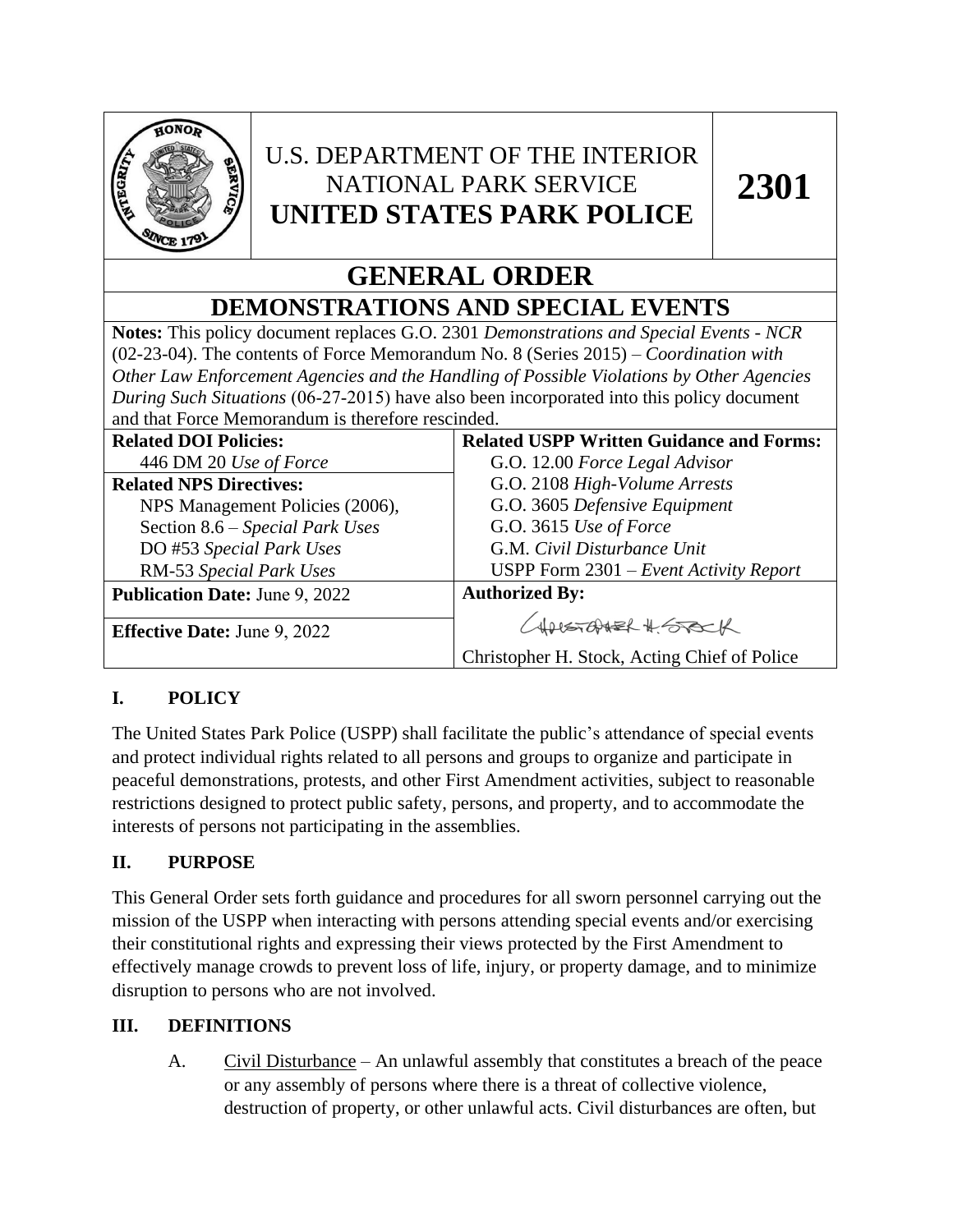not always, spontaneous occurrences that may require the emergency mobilization of law enforcement officers and related emergency services.

- B. Civil Disturbance Unit (CDU) An organized, mobile law enforcement force equipped and trained to provide rapid and disciplined response to civil unrest.
- C. Crowd Control Techniques used to address civil disturbances, to include a show of force, crowd containment, dispersal equipment and tactics, and preparations for multiple arrests.
- D. Crowd Intervention Actions taken by an officer(s) to deter, isolate, and/or remove individuals engaging in unlawful behavior that impacts public safety while allowing the event, activity, or occurrence to continue if possible.
- E. Crowd Management Techniques used to manage lawful assemblies before, during, and after the event for the purpose of maintaining lawful status and public safety through event planning, pre-event contact with event organizers, issuance of permits when applicable, information gathering, personnel training, and other means.
- F. Defensive Equipment authorized equipment utilized by an officer(s) to gain control of an individual or group of individuals, or to effect an arrest to ensure the protection of the public, the officer, and any arrestees.
- G. Demonstrations Demonstration activity is defined as any protest, rally, march, vigil, gathering, assembly, or similar conduct engaged in for the purpose of expressing political, social, religious, or other similar ideas, views or concerns protected by the First Amendment of the United States Constitution.
- H. Event a gathering of people which includes special events, demonstrations, or any other activity or incident likely to attract a crowd to include First Amendment activities. This term does not include casual park use by visitors or tourists.
- I. Exigent Circumstances An emergency situation requiring swift action to prevent imminent danger to life or serious damage to property, or to forestall the imminent escape of a suspect, or destruction of evidence.
- J. Incident Commander The USPP official with the overall responsibility for managing an incident, following the standardized Incident Command System roles under the National Incident Management System (NIMS).
- K. Incident Command System (ICS) The standardized incident organizational structure established by the NIMS for the management of all incidents.
- L. National Incident Management System (NIMS) A standardized approach to incident management developed by the United States Department of Homeland Security intended to facilitate coordination between all responders at the scene of an incident.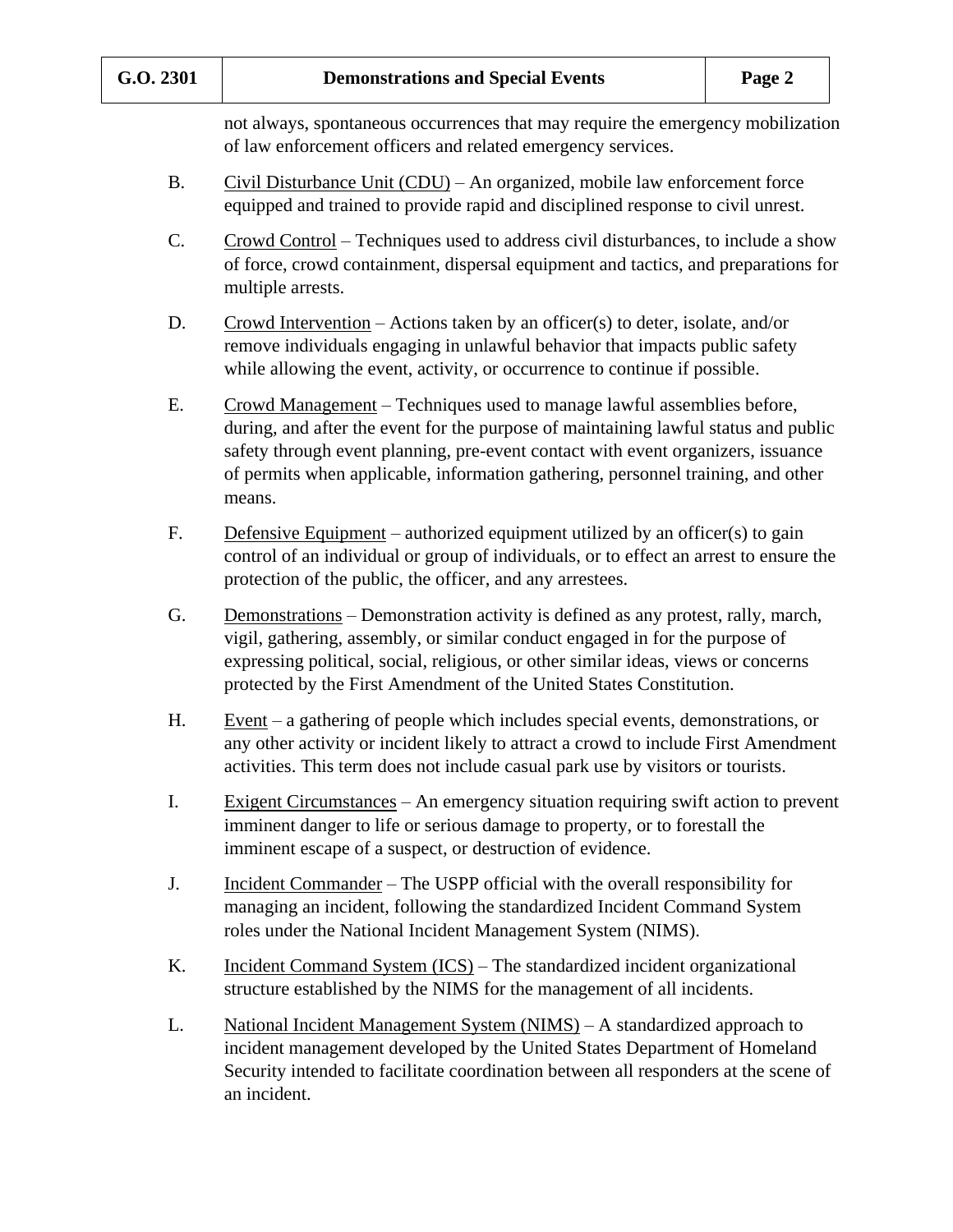| G.O. 2301 |  |    | Page 3                                                                                                                                                                                                                                                                                                                                                                                                                                                                                  |  |
|-----------|--|----|-----------------------------------------------------------------------------------------------------------------------------------------------------------------------------------------------------------------------------------------------------------------------------------------------------------------------------------------------------------------------------------------------------------------------------------------------------------------------------------------|--|
| M.        |  |    | <u>Rules of Engagement</u> – Standing orders that encompass an assessment of<br>intelligence regarding potential or active unlawful activity, the initial deployment<br>of defensive equipment, the expectations of USPP sworn personnel responding to<br>unlawful activity, and the initial response strategy and techniques.                                                                                                                                                          |  |
| N.        |  |    | Special Events – An event or gathering which includes sports events, pageants,<br>celebrations, historical reenactments, regattas, entertainments, exhibitions,<br>parades, fairs, festivals, and similar events (including such events presented by the<br>National Park Service), which are not demonstrations under Section III. G., and<br>which are engaged in by one or more persons, the conduct of which has the effect,<br>intent, or propensity to draw a crowd or onlookers. |  |
| O.        |  |    | Special Event Agreement – A written agreement authorized by 54 U.S. Code $\S$<br>102701(b) with other law enforcement agencies for the purpose of ensuring<br>additional law enforcement officers are available if necessary.                                                                                                                                                                                                                                                           |  |
| IV.       |  |    | <b>GENERAL PROVISIONS</b>                                                                                                                                                                                                                                                                                                                                                                                                                                                               |  |
| A.        |  |    | The USPP may take appropriate actions necessary to maintain public health and<br>safety, to protect environmental or scenic values, to protect natural or cultural<br>resources, or to implement management responsibilities, equitable allocation and<br>use of facilities, or the avoidance of conflict among visitor activities.                                                                                                                                                     |  |
|           |  |    | Such actions may include but are not limited to                                                                                                                                                                                                                                                                                                                                                                                                                                         |  |
|           |  | 1. | limiting public use or closing areas to use;                                                                                                                                                                                                                                                                                                                                                                                                                                            |  |
|           |  | 2. | designating areas for specific uses; and                                                                                                                                                                                                                                                                                                                                                                                                                                                |  |
|           |  | 3. | terminating restrictions, limits, closures, or visitor hours (36 CFR 1.5; 36<br>CFR 7.96).                                                                                                                                                                                                                                                                                                                                                                                              |  |
| <b>B.</b> |  |    | The operational priorities of managing an event are                                                                                                                                                                                                                                                                                                                                                                                                                                     |  |
|           |  | 1. | Safeguarding and protecting human life;                                                                                                                                                                                                                                                                                                                                                                                                                                                 |  |
|           |  | 2. | Safeguarding and protecting cultural and natural resources;                                                                                                                                                                                                                                                                                                                                                                                                                             |  |
|           |  | 3. | Protecting visitors not associated with the demonstration or special event;                                                                                                                                                                                                                                                                                                                                                                                                             |  |
|           |  | 4. | Providing a safe area for all demonstrators to exercise their First<br>Amendment rights; and                                                                                                                                                                                                                                                                                                                                                                                            |  |
|           |  | 5. | Maintaining law and order throughout the event area.                                                                                                                                                                                                                                                                                                                                                                                                                                    |  |
| C.        |  |    | The Incident Commander or designee shall direct the officers and units under<br>their command in the employment of crowd management, crowd intervention, and<br>crowd control techniques through their established Rules of Engagement and on-<br>scene communications. However, in those situations where communication with                                                                                                                                                           |  |

and guidance from the Incident Commander is not feasible, officers are expected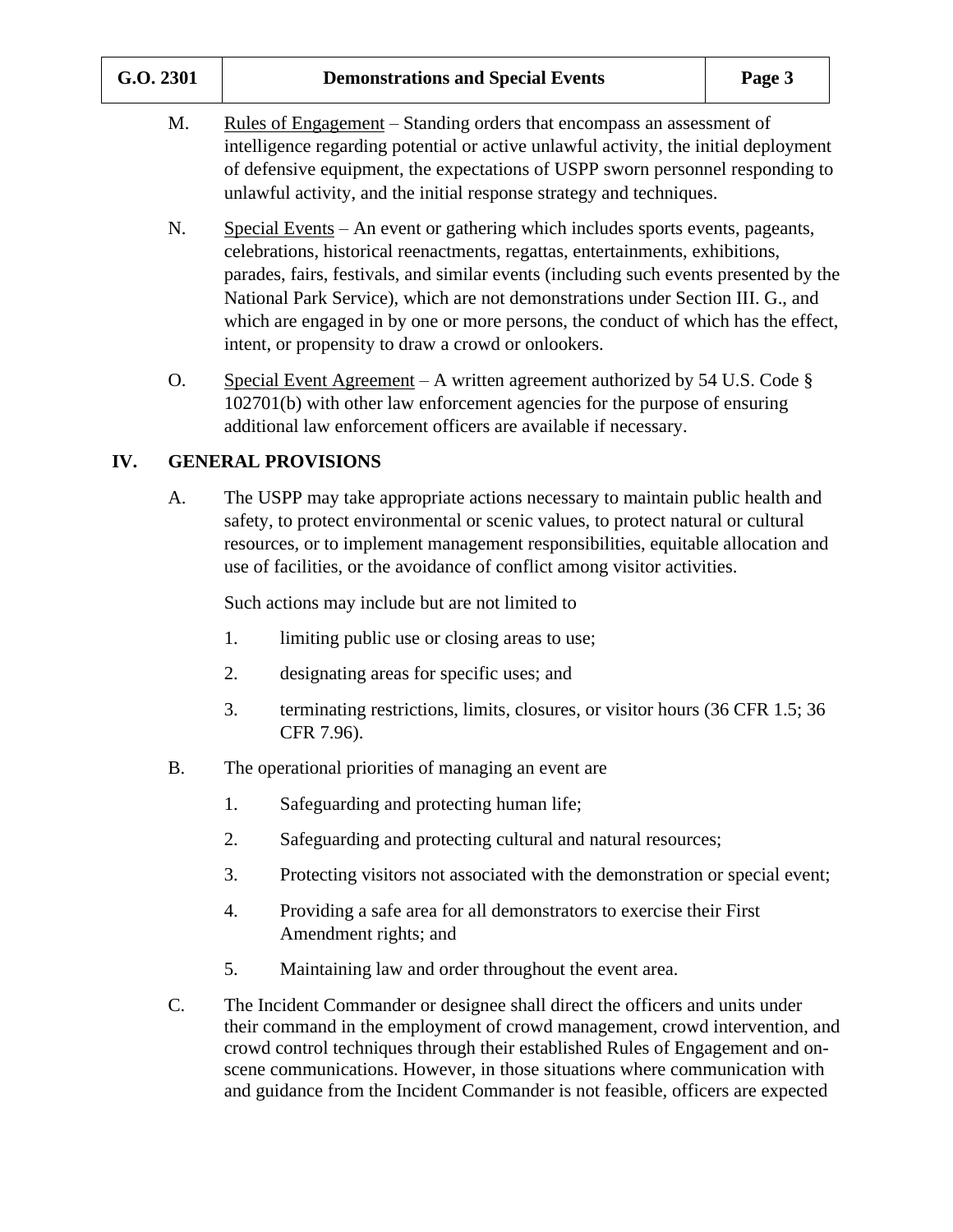to follow other applicable USPP policies and to rely upon their training, experience, and their reasonable belief as to what level of force (if any) is necessary under the circumstances.

- D. In situations where basic crowd control techniques are insufficient to restore order or are likely to expose officers and non-participating members of the crowd to risk of injury, the Incident Commander may elect to deploy the Civil Disturbance Unit which is a specialized police unit consisting of highly trained and equipped sworn personnel whose mission is to bring a situation under control during violent disorder, unlawful civil disturbances, law enforcement emergencies, and other critical situations that exceed the capabilities of the routine patrol officer or traditional crowd control techniques, while acknowledging and respecting the right of the people to peacefully assemble.
- E. During all special events and demonstrations, USPP sworn personnel excluding plain clothes personnel, shall ensure they are clearly identifiable as members of USPP, and their badges and nameplates are in public view, including on all outerwear, tactical gear, and helmets.
	- 1. In the event, that officers are wearing tactical gear and/or helmets, their outermost gear and helmets shall display identifying names or numbers that are clearly visible.
	- 2. No officer shall tamper with or cover their badge or nameplate or other identification for the purposes of concealing their identity.
- F. All USPP sworn personnel shall
	- 1. respond to demonstrations and special events in accordance with incident objectives and applicable agency policies and procedures to preserve peace while protecting the constitutional and statutory rights of persons to assemble peacefully and exercise free speech;
	- 2. avoid any engagement in demonstration-related discussions or activities with participants, and shall conduct themselves to display an attitude of neutrality; and
	- 3. always conduct themselves in a professional manner, in accordance with applicable policies and procedures.
- G. No sworn personnel shall discriminate based on race, color, sex, national origin, religion, sexual orientation, gender identity or expression, disability, or viewpoint.

#### **V. EVENT PLANNING AND ON-SCENE ASSESSMENT**

- A. General Considerations
	- 1. Events shall be managed in accordance with the methodologies consistent with the Incident Command System (ICS) as established by the National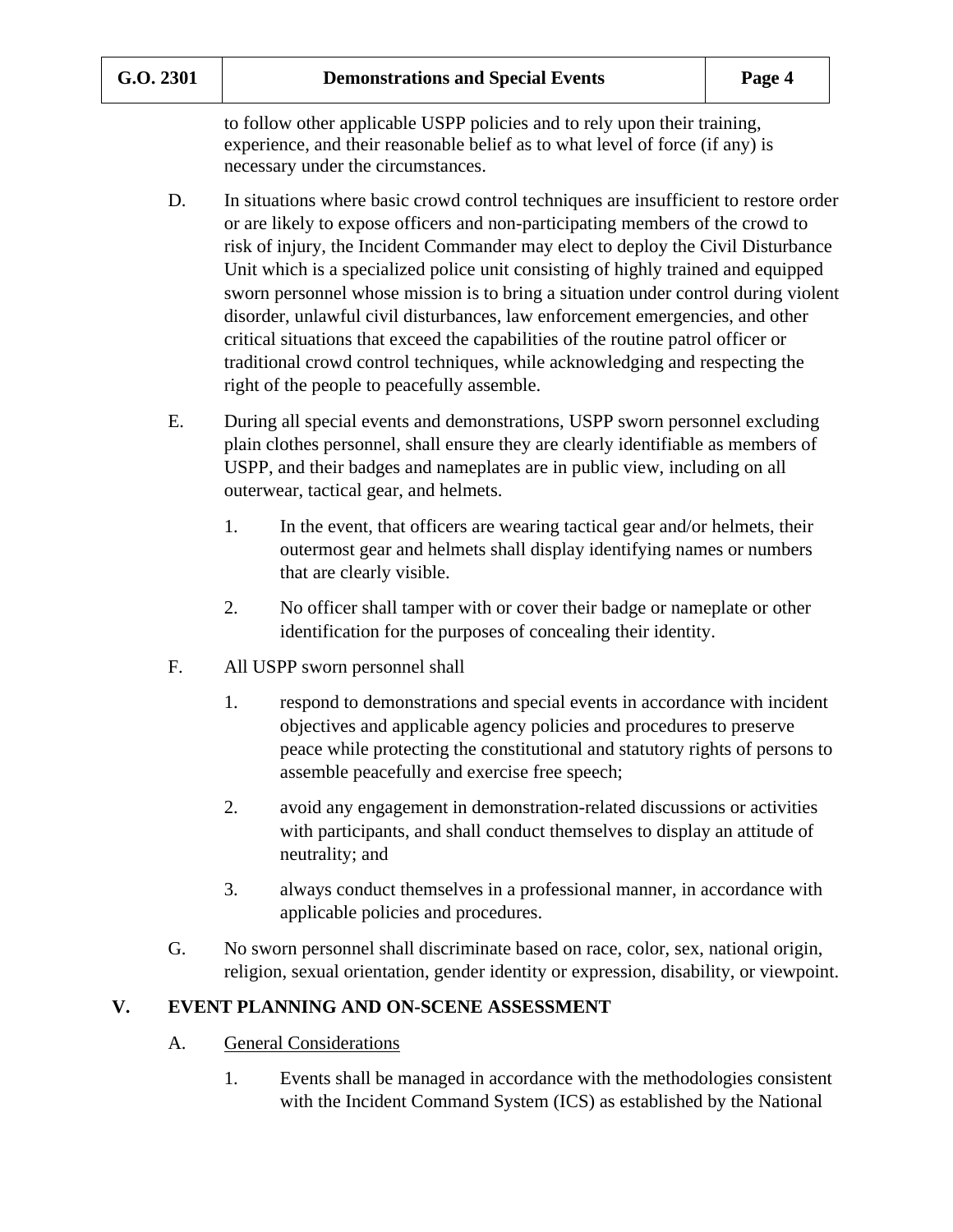Incident Management System (NIMS). Generally, this will be performed by the Incident Commander.

- 2. Incident Commander responsibilities apply regardless of rank and should be implemented as soon as possible.
- 3. The Incident Commander shall
	- a. assess the situation for seriousness and its potential for escalation;
	- b. determine the initial Rules of Engagement; and
	- c. ensure the Rules of Engagement are briefed to all USPP sworn personnel prior to any planned event or whenever feasible during unplanned event.
- 4. In assessing and/or planning for a demonstration or special event, the following shall be considered:
	- a. Location and footprint of the demonstration/special event
	- b. Number of attendees (both anticipated and potential)
	- c. The need for traffic control, barricades, and barriers
	- d. The need for temporary barricades or fencing to establish exclusion areas, separate opposing groups, or establish ingress and egress chutes
	- e. Ingress and egress plans for personnel, equipment, and other resources such as EMS, etc.
	- f. Ingress and egress for event attendees
	- g. Transportation plan
	- h. Intelligence briefings regarding potential threats
	- i. Assessing and scheduling explosive detection sweeps
	- j. Invoicing for USPP/NPS staffing expenses associated with the support of the special event
	- k. Coordinating media access
	- l. Assisting planners/organizers with the development of a security plan
	- m. Coordinating with law enforcement, Fire, and EMS partner agencies regarding resources for law enforcement response, medical response, and other critical incident response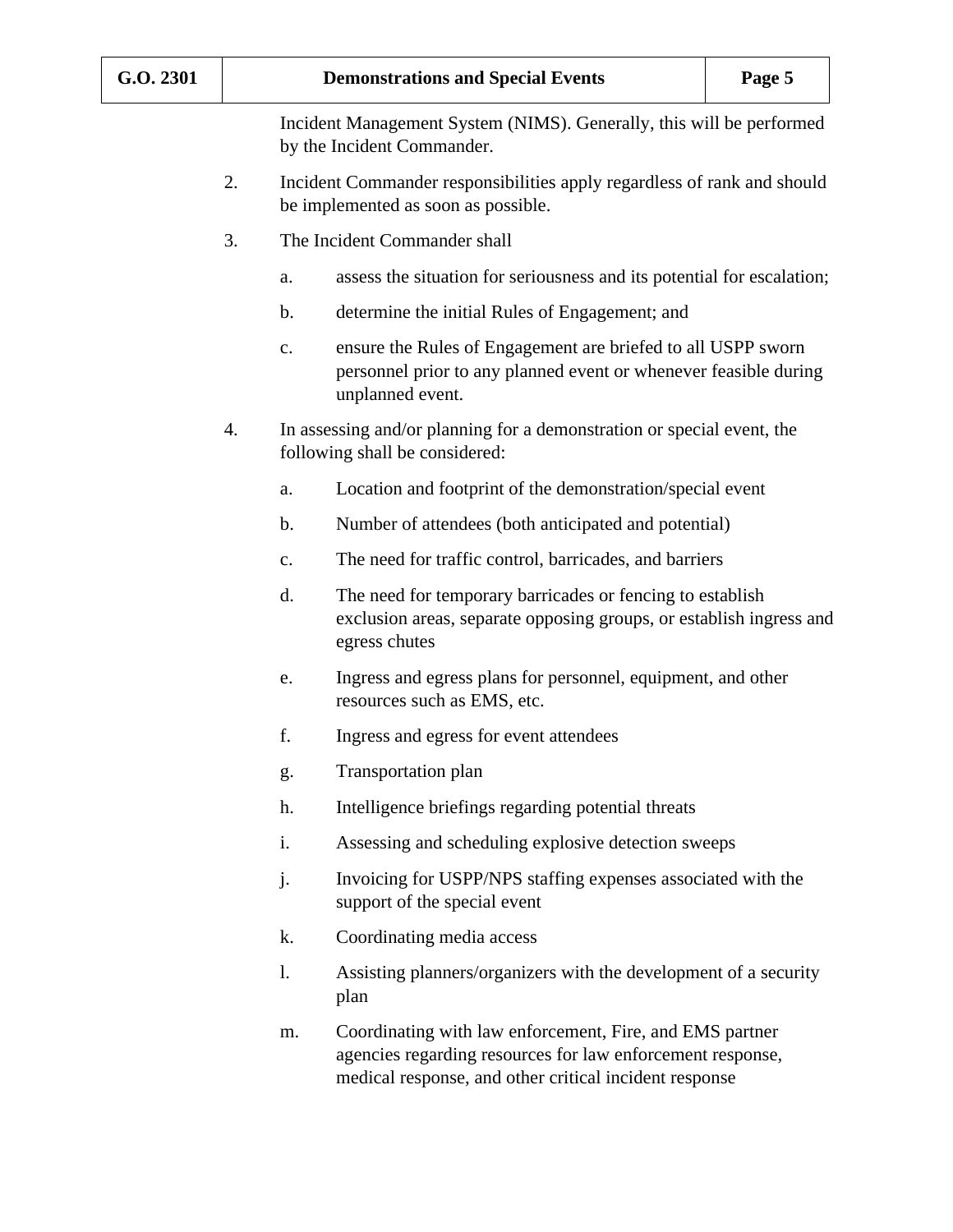- n. Potential for counter-demonstrations/opposing groups
- o. Potential need for crowd management, crowd control, and civil disturbance units
- p. Civil disobedience
- q. Planning, preparing, and executing operations within the parameters set forth in the NIMS/ICS
- 5. The USPP, through the Special Events Unit (SEU) or Incident Commander, shall establish and maintain communication lines with assisting agencies and event organizers.
- 6. The Incident Commander and or designee shall document efforts and frequency of communication, along with any failures in communication via their initial incident report or through a supplemental report.
- 7. Counter-protests or other First Amendment activities in reaction to a special event or demonstration shall be accommodated with measures taken to identify and resolve the potential for violence or other unlawful actions by members of either or any group.

#### B. Planned and/or Permitted Events

- 1. The USPP SEU, or Field Office equivalent, in coordination with the National Park Service (NPS) Permits Office shall meet with representatives of planned events.
- 2. During the meeting, any conditions of park usage and restrictions shall be communicated to the representatives of an event in an effort to manage expectations and inform the representatives of an event of NPS rules and regulations pertaining to events.
- 3. The SEU and Permits Office shall facilitate communication and the discussion of park use to include conditions explained in Section IV General Provisions B, C, E and G and the objectives of the planner/organizer.
- 4. Special Events Agreements shall be completed in advance of the demonstration or special event.
- 5. Based on the individual and specific operational needs of each special event or demonstration, the SEU shall designate leadership roles and organization in accordance with methodologies consistent with NIMS/ICS during the planning process. As such, the roles of Incident Commander, Command Staff, General Staff, and resource units, are unique to each event, and assigned to effectively execute the incident objectives during an operational period.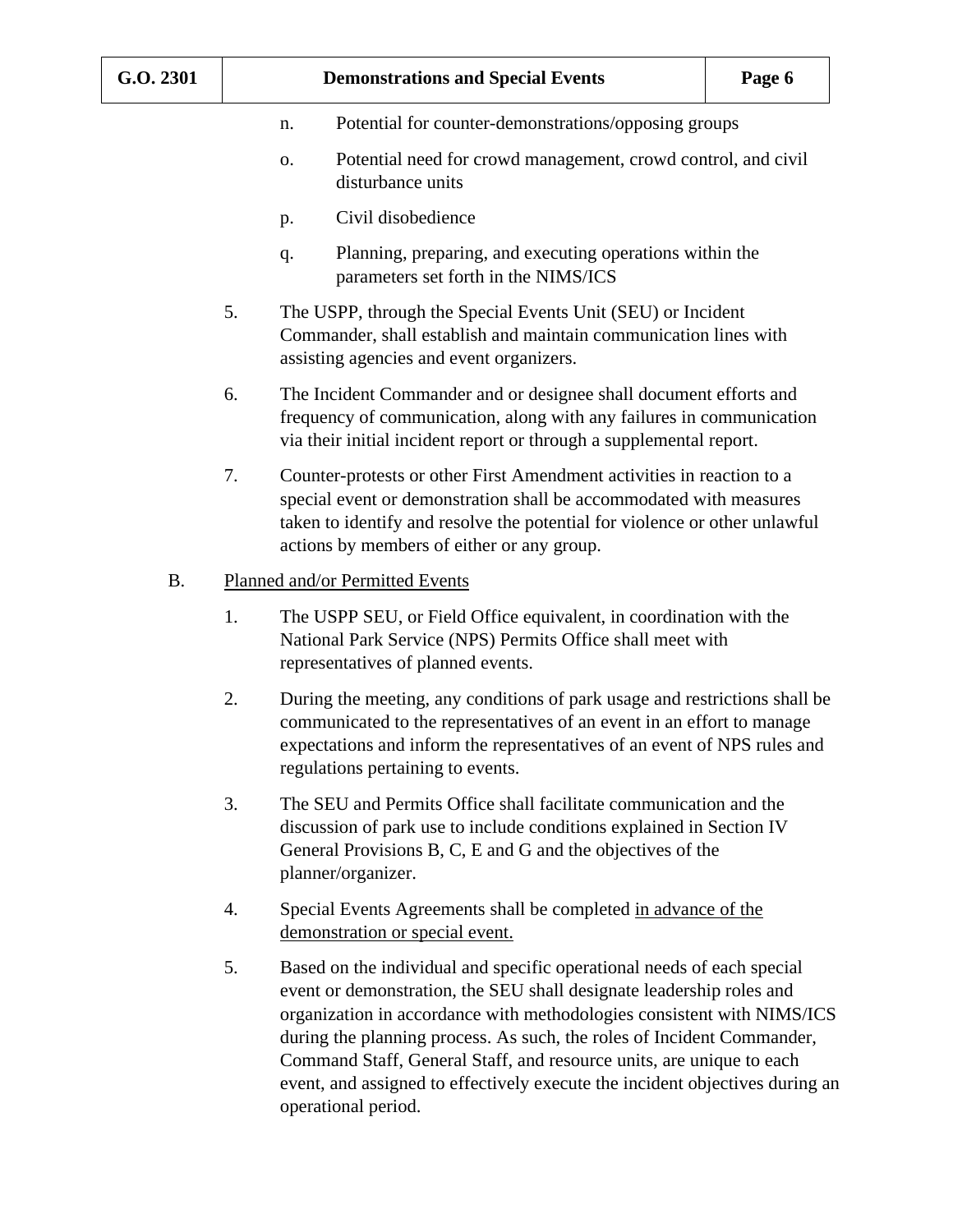| G.O. 2301 |    |                                                                                                                             |                     | <b>Demonstrations and Special Events</b>                                                                                                                                                                                                                                                                                                                                                                    | Page 7 |  |
|-----------|----|-----------------------------------------------------------------------------------------------------------------------------|---------------------|-------------------------------------------------------------------------------------------------------------------------------------------------------------------------------------------------------------------------------------------------------------------------------------------------------------------------------------------------------------------------------------------------------------|--------|--|
|           | 6. | The USPP, through the SEU or Incident Commander, shall establish and<br>maintain communication lines with event organizers. |                     |                                                                                                                                                                                                                                                                                                                                                                                                             |        |  |
|           | 7. |                                                                                                                             |                     | If communications between the USPP and event organizers fail, the SEU<br>and/or Incident Commander shall document when and how efforts to<br>communicate have failed.                                                                                                                                                                                                                                       |        |  |
|           | 8. |                                                                                                                             |                     | In addition to the procedures in G.O. 12.00 Force Legal Advisor, the<br>Office of the Solicitor (SOL) Division of Parks and Wildlife (DPW) shall<br>be consulted in advance of the demonstration or special events where there<br>are concerns regarding the potential for future litigation or there is a<br>perceived need for legal advice. DPW may provide either on-scene or<br>telephonic assistance. |        |  |
| C.        |    | <b>Unplanned Events</b>                                                                                                     |                     |                                                                                                                                                                                                                                                                                                                                                                                                             |        |  |
|           | 1. |                                                                                                                             | on the scene shall: | Whenever an unplanned First Amendment assembly arises, the first officer                                                                                                                                                                                                                                                                                                                                    |        |  |
|           |    | a.                                                                                                                          |                     | Assume the role of Incident Commander until relieved;                                                                                                                                                                                                                                                                                                                                                       |        |  |
|           |    | $\mathbf b$ .                                                                                                               |                     | Notify the Dispatch Operations Unit, a supervisor, and the Shift<br>Commander's Office of the nature and size of the gathering and<br>request the assistance of a supervisor;                                                                                                                                                                                                                               |        |  |
|           |    | c.                                                                                                                          | determine           | Attempt to identify and engage the group organizers or leaders to                                                                                                                                                                                                                                                                                                                                           |        |  |
|           |    |                                                                                                                             | i.                  | the duration of the event,                                                                                                                                                                                                                                                                                                                                                                                  |        |  |
|           |    |                                                                                                                             | ii.                 | the number of persons expected to attend, and                                                                                                                                                                                                                                                                                                                                                               |        |  |
|           |    |                                                                                                                             | <i>iii.</i>         | if civil disobedience is anticipated or planned;                                                                                                                                                                                                                                                                                                                                                            |        |  |
|           |    | d.                                                                                                                          |                     | Determine whether the gathering as a whole is peaceful, has<br>become violent, or has the potential to turn violent; and                                                                                                                                                                                                                                                                                    |        |  |
|           |    | e.                                                                                                                          |                     | Attempt to identify any criminal activity and isolate the involved<br>individuals.                                                                                                                                                                                                                                                                                                                          |        |  |
|           | 2. |                                                                                                                             |                     | The Incident Commander or Shift Commanders Office can designate a<br>Liaison Officer or request the SEU Commander to respond to the scene.                                                                                                                                                                                                                                                                  |        |  |
|           | 3. |                                                                                                                             |                     | In the case of First Amendment assemblies, if the assembly is peaceful<br>and adequate resources are available, efforts shall be made to allow for the<br>protest action to continue by redirecting vehicular and pedestrian traffic<br>around the incident.                                                                                                                                                |        |  |
|           | 4. |                                                                                                                             |                     | In addition to the procedures in G.O.12.00 Force Legal Advisor, if the<br>incident requires immediate or emergency legal counsel, the Incident                                                                                                                                                                                                                                                              |        |  |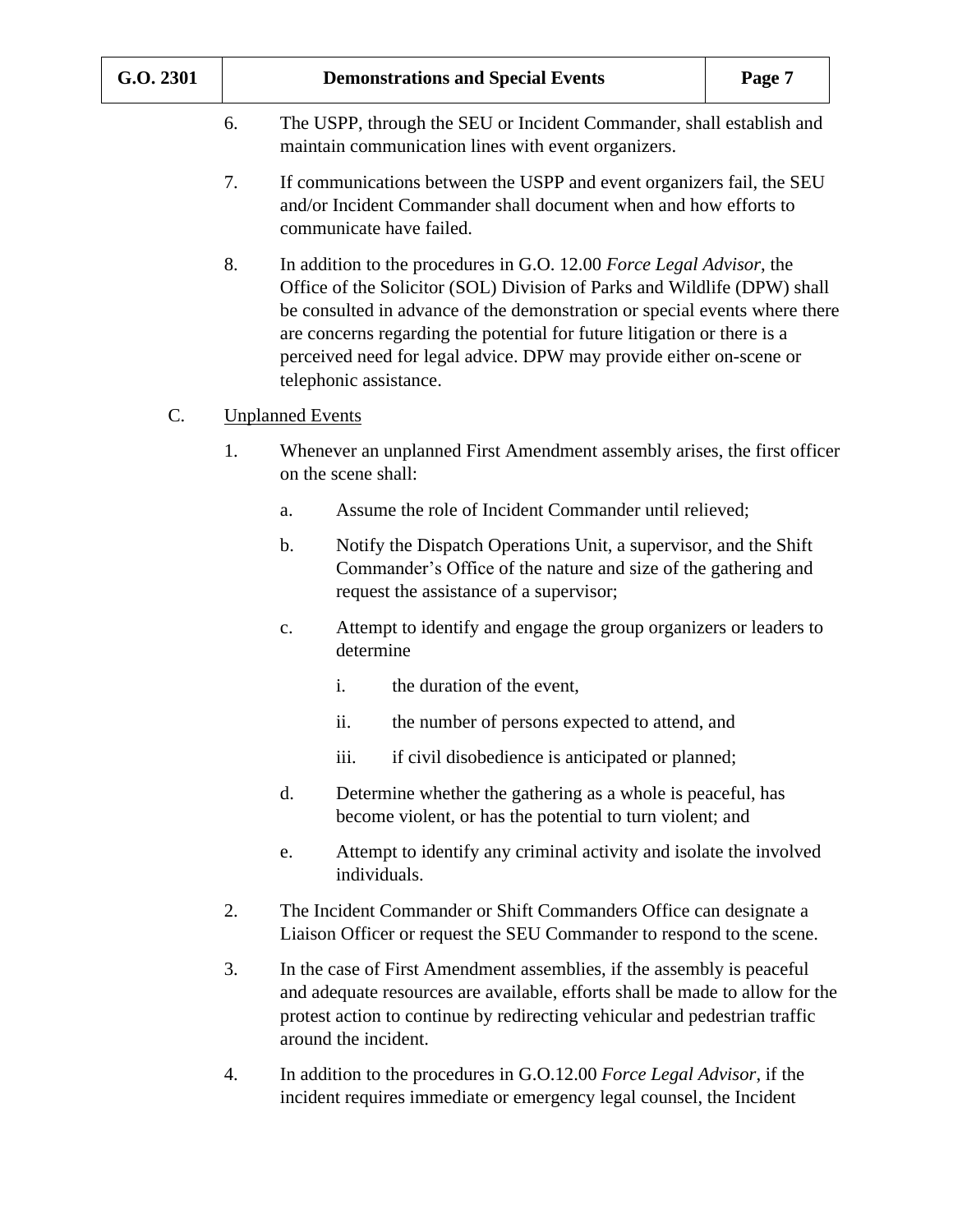Commander shall contact a representative of the DPW directly who may provide on-scene or telephonic advice.

#### **VI. RULES OF ENGAGMEMENT AND LEVELS OF RESPONSE**

- A. Absent exigent circumstances, the Incident Commander shall determine the Rules of Engagement to
	- 1. ensure the safety of officers, participants, or non-participating members of the public;
	- 2. maintain order;
	- 3. protect NPS natural and/or historical resources;
	- 4. protect other public and private property; and
	- 5. any other valid public safety or law enforcement concern.
- B. Depending on the nature of the crowd, exigent circumstances, or any other valid public safety or law enforcement concern, the following response techniques may be utilized:
	- 1. Crowd Management
		- a. During special events and demonstrations, the USPP may utilize a law enforcement presence for crowd management purposes to protect an event's lawful activities.
		- b. Crowd management may be utilized as the lowest level of response and includes strategies and tactics employed before, during, and after a gathering.
		- c. These strategies include but are not limited to
			- i. traffic posts,
			- ii. foot beats/posts,
			- iii. security fencing plans, and
			- iv. screening procedures for prohibited items.
	- 2. Crowd Intervention
		- a. The USPP may utilize crowd intervention within pre-planned or spontaneous activities to deter, isolate, and/or remove those individuals engaging in unlawful behavior that impacts public safety, while allowing the event, activity, or occurrence to continue if possible.
		- b. Crowd intervention techniques may include, but are not limited to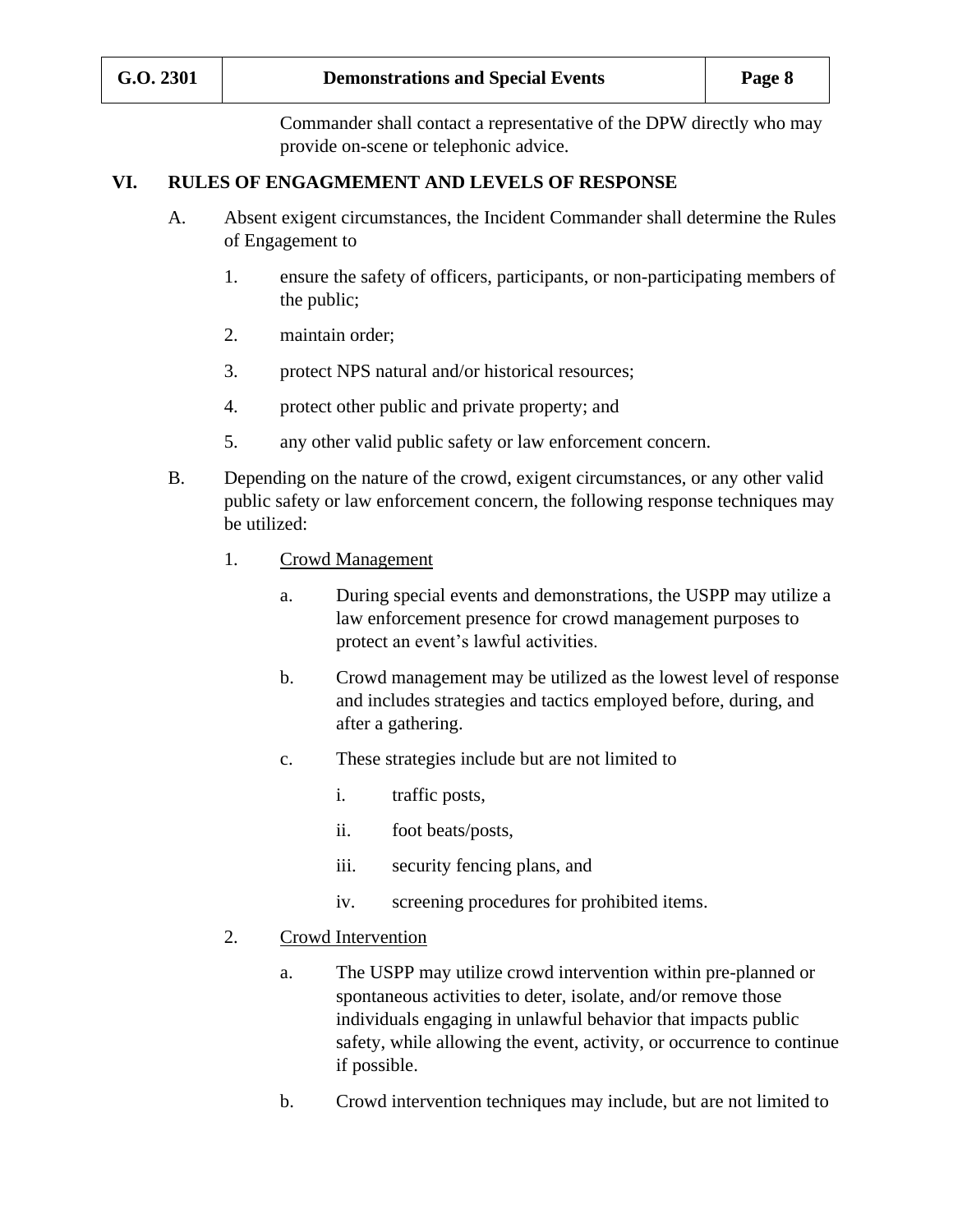- i. individual officer response and
- ii. group officer response, with the purpose of removing, detaining, or arresting individuals engaged in unlawful behavior.
- 3. Crowd Control

The USPP may utilize crowd control within pre-planned or spontaneous activities that have become unlawful or violent and may require dispersal of the crowd. Crowd control techniques include but are not limited to

- a. Basic formations such as line, wedge, and echelon,
- b. Civil Disturbance Unit response,
- c. Horse Mounted CDU Response, and
- d. SWAT tactical response.
- C. If any of the above techniques are employed, the Liaison Officer shall inform assisting agencies of the crowd management, intervention, and control actions being undertaken and, when practicable, shall provide as much advance notice as possible.
- D. If the crowd is a demonstration engaging in unlawful acts, no area will be closed around them by using a police line to encircle, or substantially encircle them, except when
	- 1. probable cause exists to believe that a significant number or percentage of the persons located in the area have committed unlawful acts;
	- 2. the USPP can identify those individuals and have decided to arrest them; and
	- 3. that the area needs to be closed to help maintain order and public safety during the arrest process.
- E. If arrests are necessary, such action should only be taken when enough officers and resources are available to safely conduct an arrest.
- F. Officers shall follow the procedures set forth in the G.O. 2108 *High Volume Arrests.*

#### **VII. WARNING AND DISPERSAL ORDERS**

A. A permit for a planned event may be revoked by the Incident Commander if continuation of the event presents clear and present danger to the public safety, good order, and health, or for any widespread violation of applicable law or regulation that poses significant threat to persons or property. A permit issued for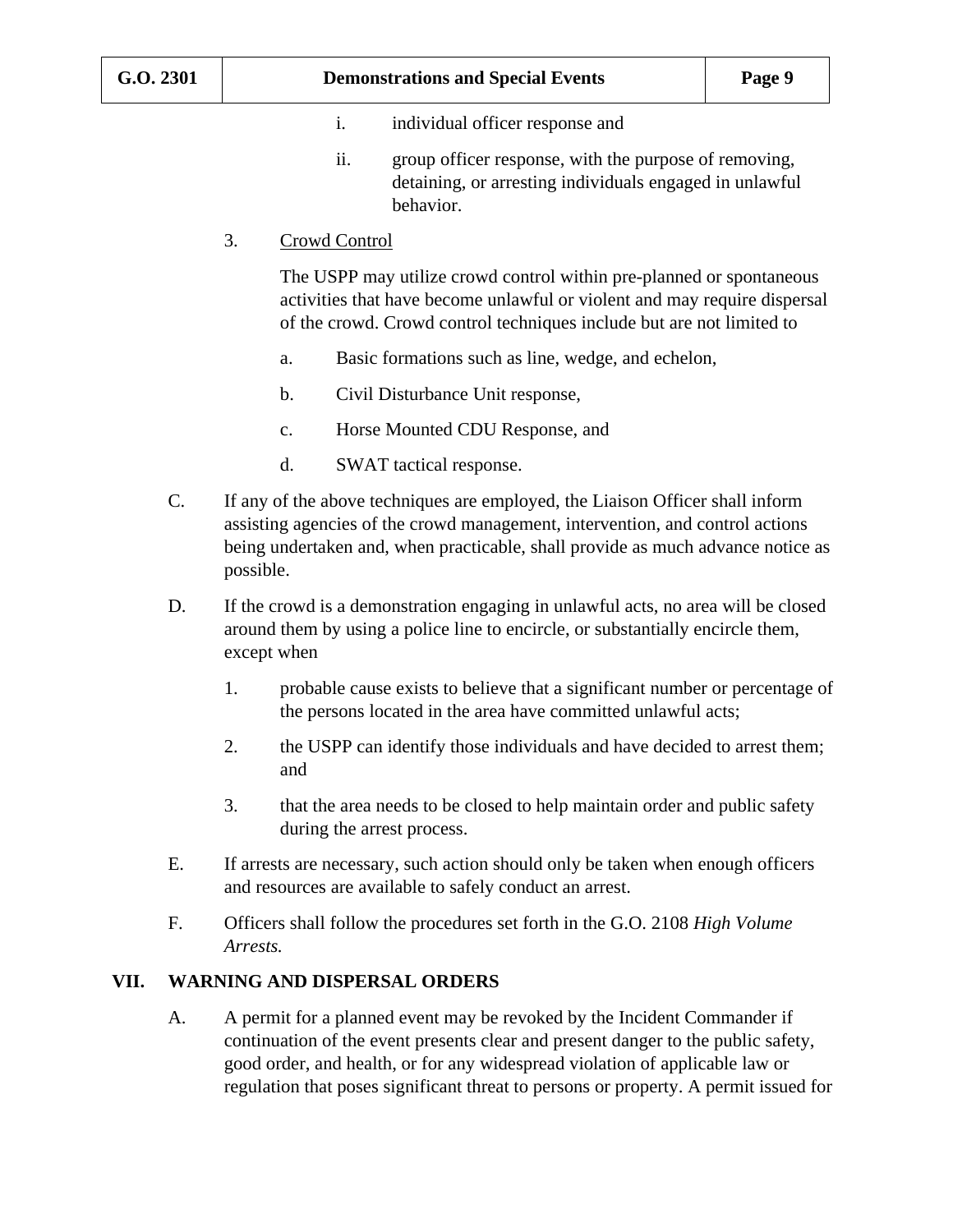a special event is revocable at any time at the reasonable discretion of the Incident Commander.

- B. Similarly, during an unplanned or unpermitted event, the USPP Incident Commander may also close or clear people from an area for public safety or resource protection purposes.
- C. Absent exigent circumstances, members of a crowd shall be given the opportunity to withdraw peacefully and disperse.
	- 1. An exit route favorable to public safety needs should be designated and made available wherever possible.
	- 2. Other law enforcement agencies operating in the area shall be notified of the exit routes to ensure that they are not blocked.
- D. When it becomes necessary to effect a peaceful dispersion of a crowd, the Incident Commander or designee shall issue warning and dispersal orders.
- E. Wherever possible, steps shall be taken to ensure that the participants in all areas of the crowd are able to hear the warning and dispersal orders. The nature of these steps may vary based on the circumstances and the means available to the USPP at the time of the dispersal order, but may include, the
	- 1. use of amplification technology when available;
	- 2. use of officers within and/or around the crowd;
	- 3. positioning of uniformed officers throughout the crowd to determine that the warnings are audible;
	- 4. instructing officers to repeat the dispersal order via available amplification techniques; and/or
	- 5. repeating the dispersal orders via the public address systems of police vehicles moving around the crowd.
- F. The warning and dispersal order shall be repeated three (3) times, with approximately two (2) minutes between each warning, to give those who choose not to be arrested time to leave the immediate area. A dispatcher shall be asked to give a time check prior to issuing the first warning.

Note: Where specific routes of egress have been identified, the crowd should be notified as part of the warning.

1. SAMPLE WARNING AND DISPERAL ORDER FOR PERMITTED ACTIVITY:

Attention. This is of the United States Park Police. The permit for this activity has been revoked and this area has been closed.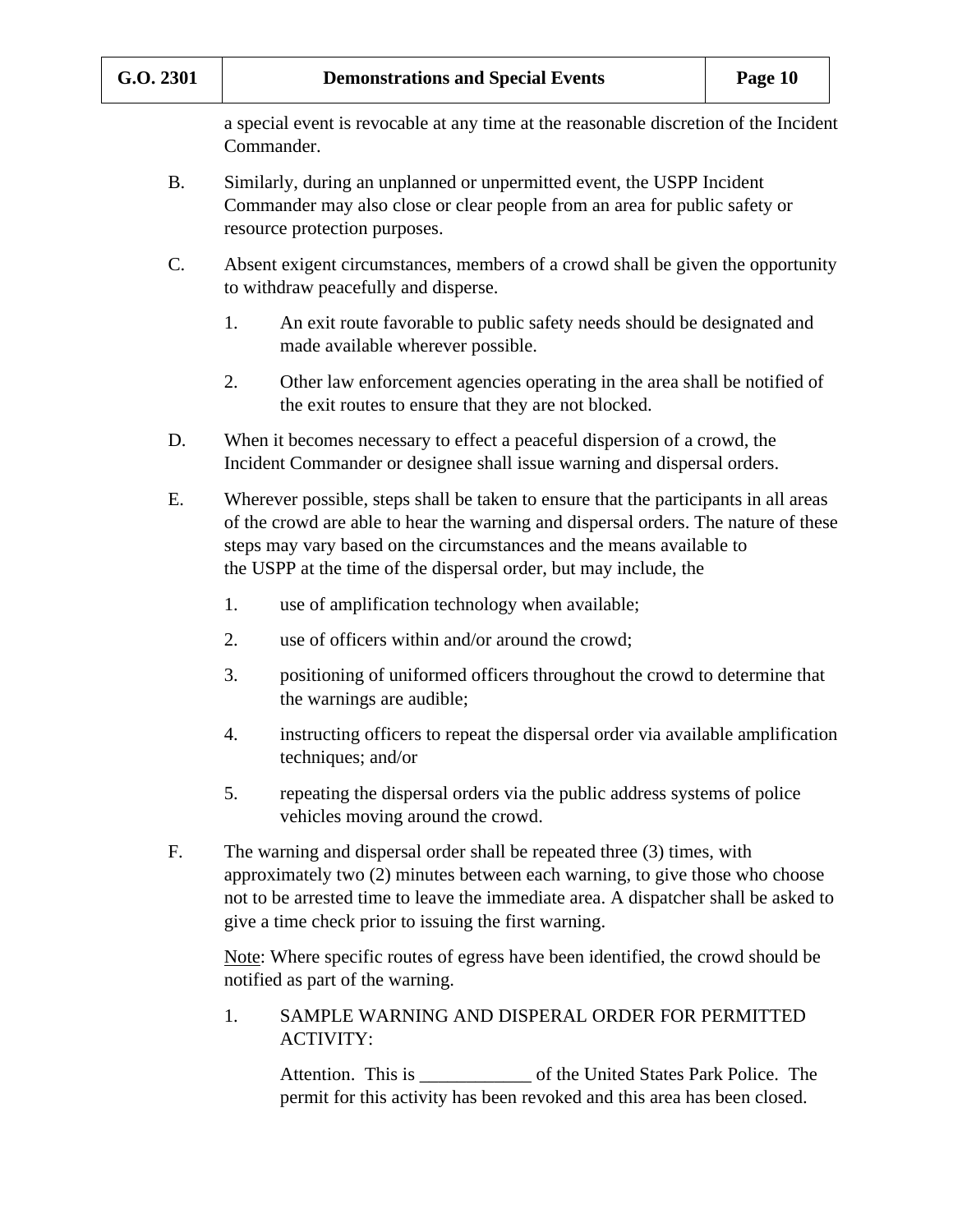You must leave \_\_\_\_\_\_\_\_\_\_\_\_ now. All persons remaining in \_\_\_\_\_\_\_\_ may be arrested. This is your warning.

#### 2. SAMPLE WARNING AND DISPERSAL ORDER FOR UNPERMITTED ACTIVITY:

Attention. This is \_\_\_\_\_\_\_\_\_\_\_\_\_\_ of the United States Park Police. Because this area has been closed, you must leave \_\_\_\_\_\_\_\_\_\_ now. All persons remaining in \_\_\_\_\_\_\_ may be arrested. This is your \_\_\_\_\_\_\_\_\_\_\_\_\_\_\_\_\_\_\_\_\_ warning.

- G. Where possible, the Incident Commander shall balance the ability of the crowd to disperse via the available points of egress against the potential for serious injury if more time is allowed to elapse.
- H. The decision to revoke a permit or to clear demonstrators from an area shall in no way be based on the race, color, sex, national origin, religion, sexual orientation, gender identity or expression, disability, or viewpoint of the demonstrators.

#### **VIII. USE OF FORCE DURING DEMONSTRATIONS AND SPECIAL EVENTS**

- A. All officers shall adhere to G.O. 3615 *Use of Force*.
- B. Nothing in this General Order shall prevent an officer from using necessary force to protect members of the public and other officers subject to threat of immediate physical harm, when no other options are feasible, and the force used is objectively reasonable and proportionate to the perceived threat.
- C. When reasonable and safe to do so, the Incident Commander shall seek to employ de-escalation tactics and techniques to bring an incident under control while promoting the safety of officers and the public while also minimizing the need to employ force and the risk of unintended injury or serious property damage.
- D. Absent exigent circumstances, gas masks and shields shall not be displayed or used for crowd control response unless approved by the Incident Commander or his/her designee at the rank of Lieutenant or higher.

Note: Members of the CDU and SWAT are authorized to display and use their defensive equipment when they are deployed and as guided by the Incident Commander. See Section IX Civil Disturbances.

- E. A situation may arise during a demonstration or an event where there is threat of immediate physical harm to members of the public, USPP sworn personnel, and/or other emergency responders.
	- 1. When feasible, USPP sworn personnel will request authorization via USPP radio communications before deploying defensive equipment when crowd intervention is reasonable under the circumstances. If authorization was not feasible under the circumstances, USPP sworn personnel shall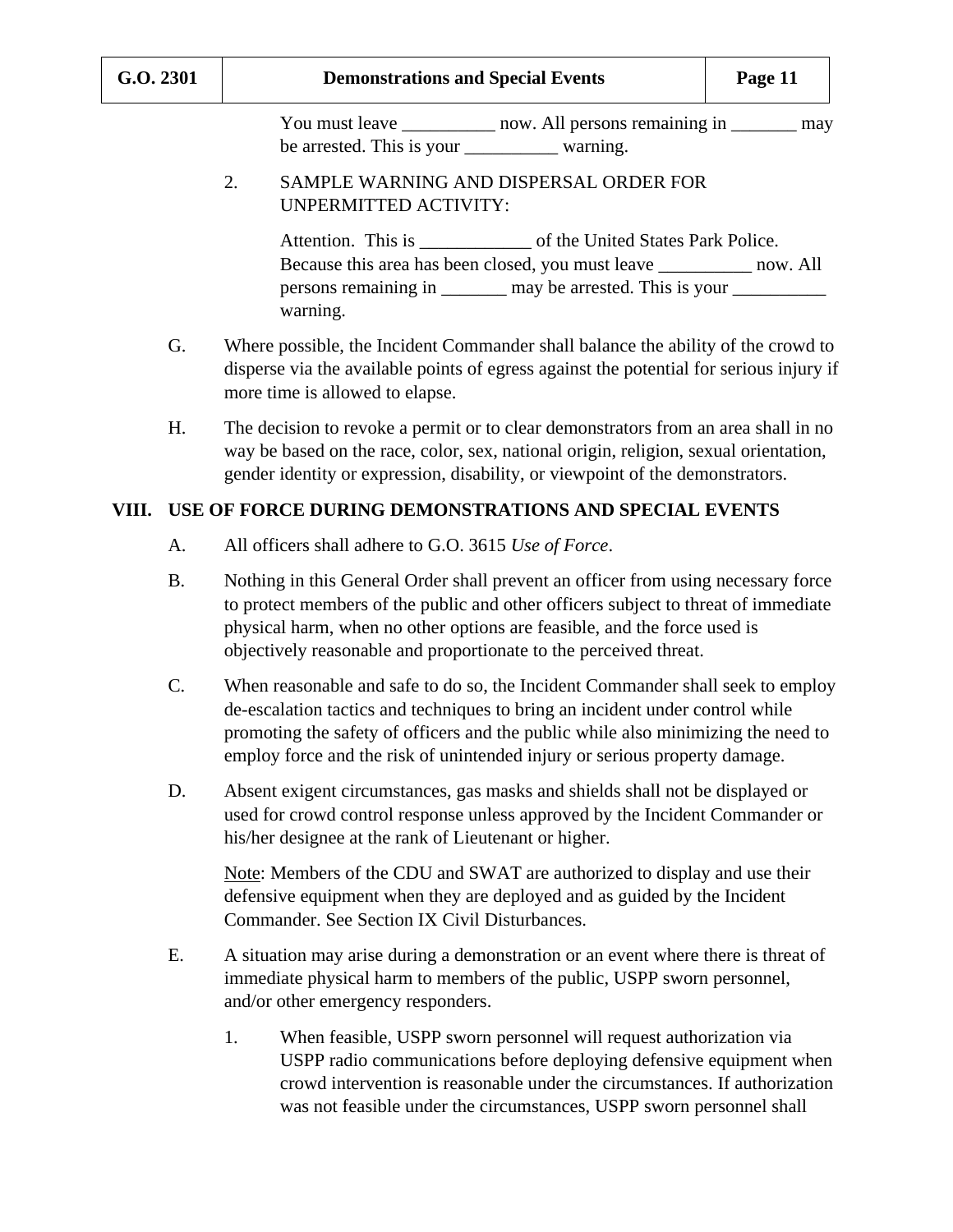notify the Incident Commander of any deployment of defensive equipment as soon as possible.

- 2. If the use of defensive equipment has been authorized for crowd control response, officers shall not be expected to seek further authorization for each individual use of defensive equipment.
- 3. In exigent circumstances or where there is a threat of immediate physical harm, officers shall exercise their discretion and good judgment on the use of defensive equipment during crowd intervention and/or crowd control responses.
- 4. All such uses shall be in accordance with G.O. 3615 *Use of Force* and G.O. 3605 *Defensive Equipment*.
- F. The actions of or recommendations by representatives of other law enforcement agencies shall be only one factor that determines the use of force by USPP sworn personnel.
- G. Absent exigent circumstances, only the Chief of Police or their designee at the rank of Major or higher can authorize the use of CS gas.
- H. All officers directly involved in a demonstration or special event response shall document their actions and observations in USPP Form 2301 – *Event Activity Report* if the event involves
	- 1. a civil disturbance;
	- 2. use of compliance techniques and defensive tactics as defined by G.O. 3615 *Use of Force*;
	- 3. violent acts by members of the public; or
	- 4. any law enforcement and/or public safety emergency which is likely to result in litigation against the agency or officer(s) involved.

### **IX. CIVIL DISTURBANCES**

- A. Participants in a civil disturbance may employ any number of unlawful actions to achieve their goals. These actions may be planned or spontaneous and may be violent or non-violent in nature.
- B. The situations that could evolve into a violent civil disturbance are numerous and varied. Often there will be little or no warning before the onset of violence or property damage. In many instances, it may be possible to predict a level of civil disturbance by the nature of a pre-planned event.
- C. Each civil disturbance situation is unique and the Incident Commander shall plan and respond according to the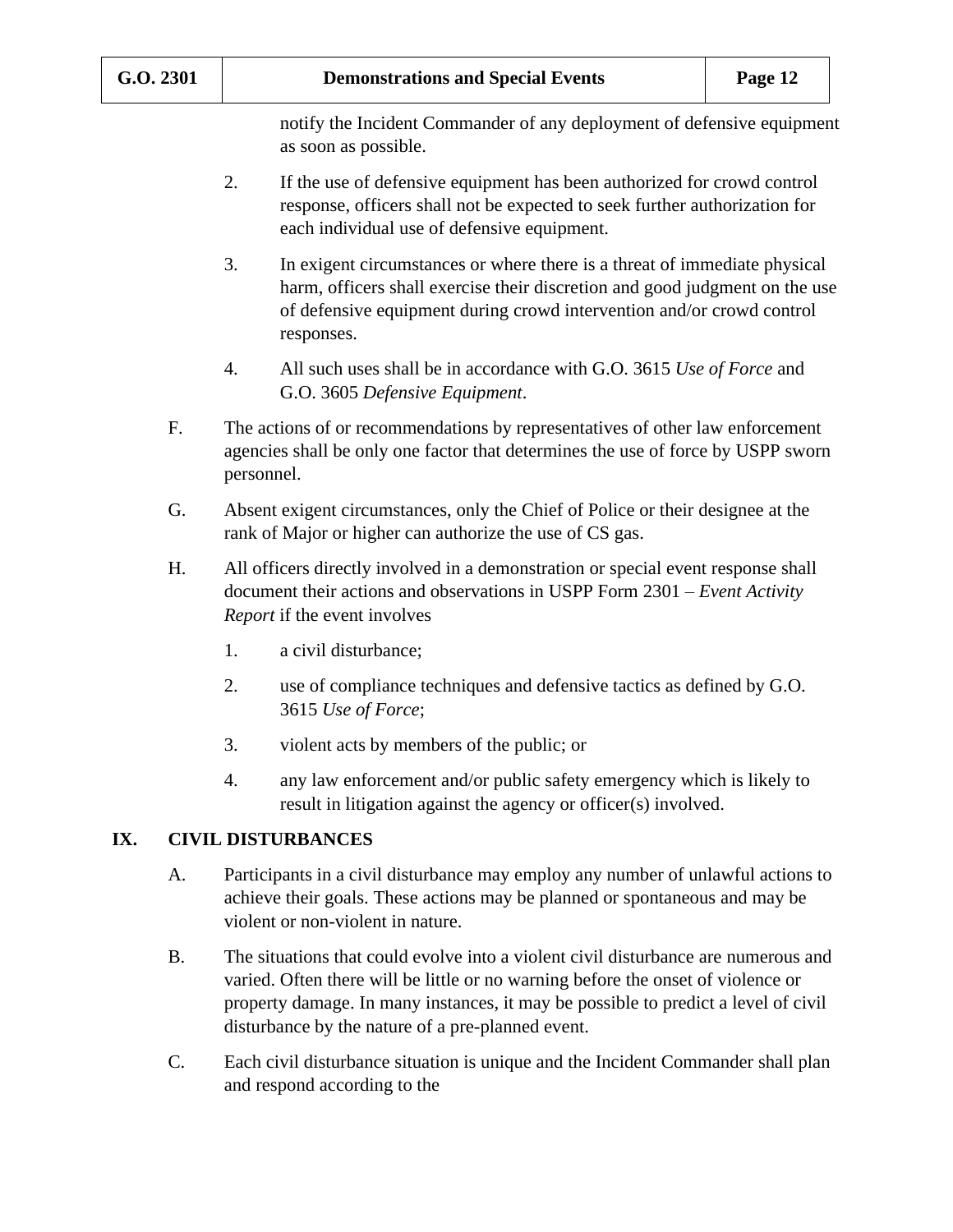| G.O. 2301 |                                                                                                                        |                                                                                                                      | <b>Demonstrations and Special Events</b>                                                                                                                                                                                                                                                                                                                                                                                              | Page 13 |  |  |
|-----------|------------------------------------------------------------------------------------------------------------------------|----------------------------------------------------------------------------------------------------------------------|---------------------------------------------------------------------------------------------------------------------------------------------------------------------------------------------------------------------------------------------------------------------------------------------------------------------------------------------------------------------------------------------------------------------------------------|---------|--|--|
|           | 1.                                                                                                                     | nature and size of the disturbance;                                                                                  |                                                                                                                                                                                                                                                                                                                                                                                                                                       |         |  |  |
|           | 2.                                                                                                                     | the safety of officers and members of the public;                                                                    |                                                                                                                                                                                                                                                                                                                                                                                                                                       |         |  |  |
|           | 3.                                                                                                                     | the potential risk to non-law enforcement first responders and other<br>civilian employees (e.g. maintenance crews); |                                                                                                                                                                                                                                                                                                                                                                                                                                       |         |  |  |
|           | 4.                                                                                                                     |                                                                                                                      | the need for additional resources to respond to such an event successfully<br>and safely;<br>the number of individuals attempting to agitate violence relative to the<br>number(s) of curious bystanders and/and or sympathetic onlookers;<br>the known or perceived objectives and/or degree of organization of the<br>individuals engaging in unlawful behavior;<br>responsiveness of the crowd to normal crowd control techniques; |         |  |  |
|           | 5.                                                                                                                     |                                                                                                                      |                                                                                                                                                                                                                                                                                                                                                                                                                                       |         |  |  |
|           | 6.                                                                                                                     |                                                                                                                      |                                                                                                                                                                                                                                                                                                                                                                                                                                       |         |  |  |
|           | 7.                                                                                                                     |                                                                                                                      |                                                                                                                                                                                                                                                                                                                                                                                                                                       |         |  |  |
|           | 8.                                                                                                                     | environmental factors, including                                                                                     |                                                                                                                                                                                                                                                                                                                                                                                                                                       |         |  |  |
|           |                                                                                                                        | a.                                                                                                                   | lighting,                                                                                                                                                                                                                                                                                                                                                                                                                             |         |  |  |
|           |                                                                                                                        | b.                                                                                                                   | terrain,                                                                                                                                                                                                                                                                                                                                                                                                                              |         |  |  |
|           |                                                                                                                        | c.                                                                                                                   | weather,                                                                                                                                                                                                                                                                                                                                                                                                                              |         |  |  |
|           |                                                                                                                        | d.                                                                                                                   | the effectiveness of communications, and                                                                                                                                                                                                                                                                                                                                                                                              |         |  |  |
|           |                                                                                                                        | e.                                                                                                                   | the crowd's access to potential weapons (e.g., bricks, rocks, paving<br>stones, etc.).                                                                                                                                                                                                                                                                                                                                                |         |  |  |
| D.        |                                                                                                                        |                                                                                                                      | The Incident Commander shall continuously assess the situation and may choose<br>to deploy the CDU and/or SWAT.                                                                                                                                                                                                                                                                                                                       |         |  |  |
| Ε.        | The Incident Commander may deploy the CDU                                                                              |                                                                                                                      |                                                                                                                                                                                                                                                                                                                                                                                                                                       |         |  |  |
|           | 1.                                                                                                                     |                                                                                                                      | in response to both planned and/or permitted events as well as unplanned<br>events and/or                                                                                                                                                                                                                                                                                                                                             |         |  |  |
|           | 2.<br>based on previous or gathered intelligence, threats, anticipated civil<br>disturbance, or on-scene observations. |                                                                                                                      |                                                                                                                                                                                                                                                                                                                                                                                                                                       |         |  |  |
|           |                                                                                                                        | a.                                                                                                                   | The decision to activate and subsequently deploy CDU in response<br>to any incident involving civil unrest or related incidents should be<br>made with careful consideration.                                                                                                                                                                                                                                                         |         |  |  |
|           |                                                                                                                        | b.                                                                                                                   | Regardless of whether the situation is occurring in the present or if<br>there is time to plan for potentially volatile events, the CDU<br>response should be consistent with the nature of the incident and                                                                                                                                                                                                                          |         |  |  |

the behaviors of the individuals involved.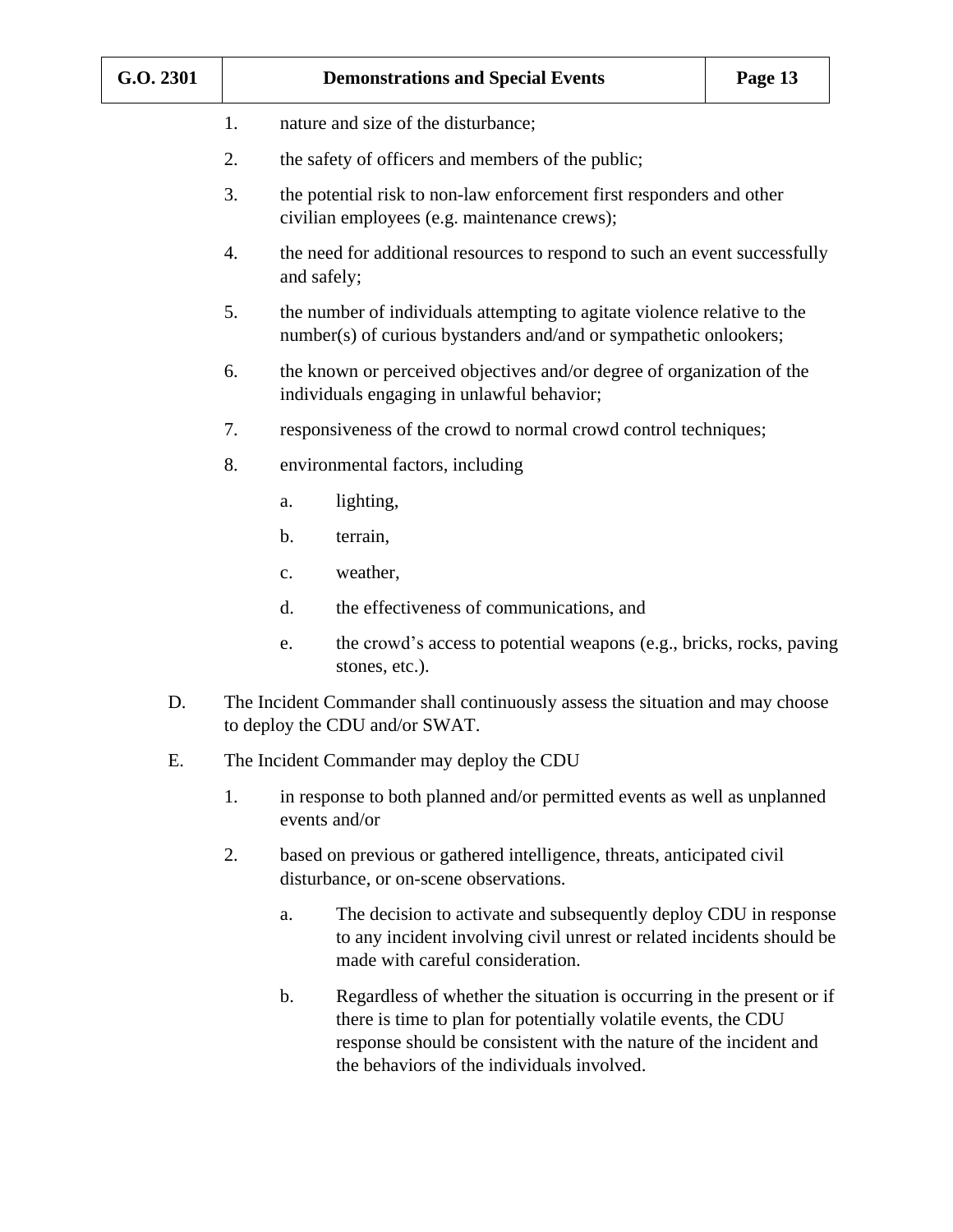- c. Pre-planned deployments should be organized jointly between the USPP Special Events Unit in conjunction with the acting CDU Commander.
- d. The CDU will generally organize in anticipation of assemblies, gatherings, and/or events where there is information, intelligence, and/or the threat of unlawful activity which has the propensity for violence or significant property destruction.
- e. Members of the CDU shall deploy in the appropriate level of PPE, as outlined within the Guideline Manual – *Civil Disturbance Unit*, and take crowd control measures as directed by the Incident Commander through the Platoon Commander.
- f. The Incident Commander has the authority and command over the entire scene even if geographically located in different areas and is expected to provide clear commander's intent and applicable rules of engagement. However, individual command officials may independently direct the actions of a squad, platoon, or other element when detached from the rest of the unit command element (Ex. CDU, SWAT, etc.).
- F. The use of CDU and/or SWAT techniques is a higher level of force when compared to officers "standing a line" or moving a mild to moderately aggressive crowd from an area.
- G. The act of staging the CDU in the sightline of an aggressive crowd may be enough to deescalate the situation. However, it can also have the propensity to escalate tensions among a generally peaceful group. The Incident Commander should assess the potential response of the crowd to the staging of the CDU.

### **X. COORDINATION WITH OTHER LAW ENFORCEMENT AGENCIES**

The USPP operates in locations with multiple overlapping jurisdictions in which several law enforcement and public safety agencies operate. The USPP shall work in close collaboration with these agencies in response to both planned and unplanned demonstrations and special events by establishing responsibilities and lines of communication as promptly as possible. The following guidelines are established to provide more effective and efficient law enforcement services when multiple law enforcement agencies are present.

- A. Command of joint operations shall be managed pursuant to methodologies consistent with NIMS/ICS.
- B. To the extent possible, all relevant and/or participating agencies shall be included in the planning process.
- C. Whether a demonstration or an event is planned or unplanned, the Incident Commander or designee shall ensure the following actions are taken.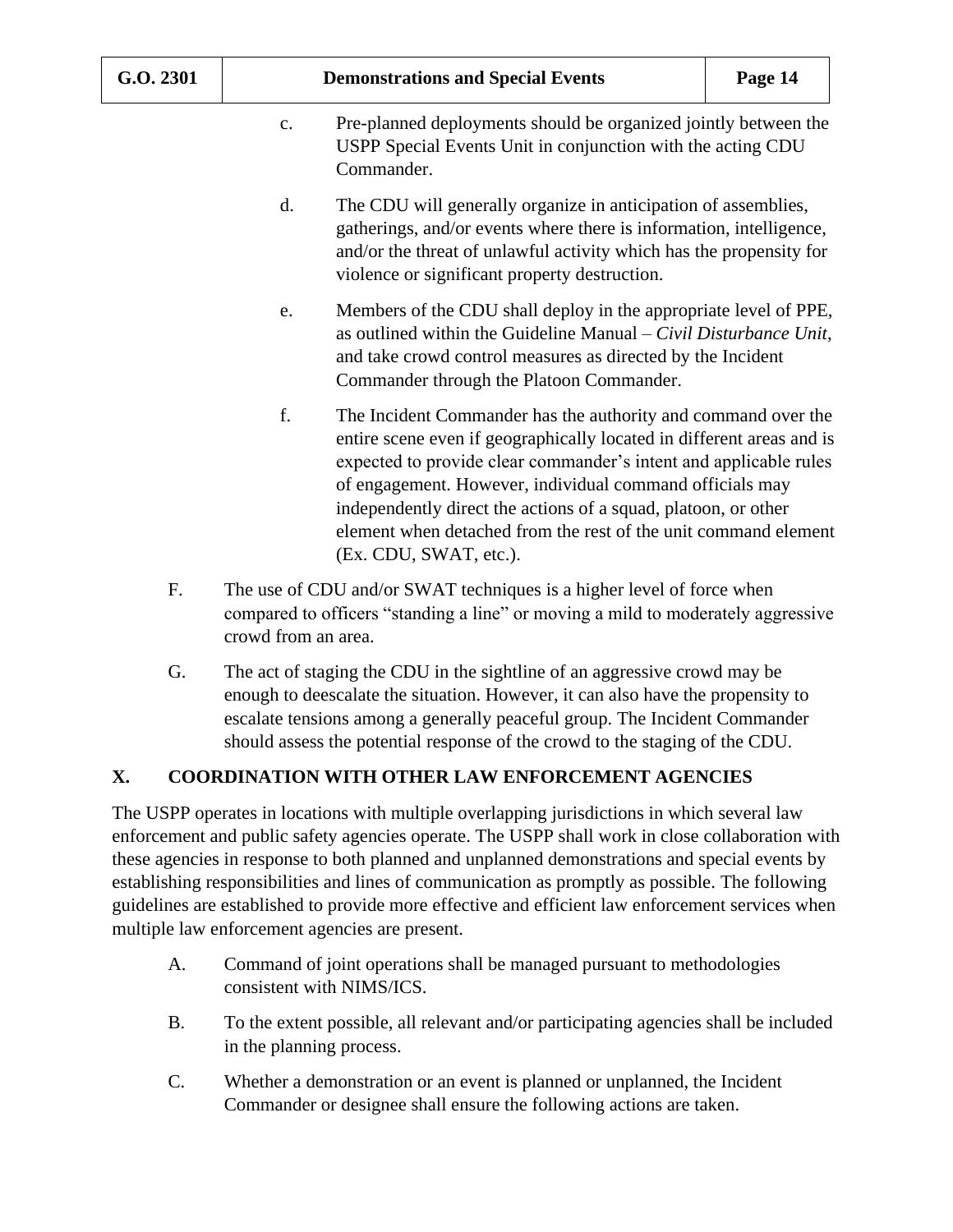1. Areas of responsibility should be determined in advance of the demonstration or event or as soon as possible in an unplanned event.

- a. Specific geographical areas of primary responsibility for each participating law enforcement agency should be determined in accordance with each agency's jurisdiction.
- b. If circumstances require additional resources in an area of either concurrent jurisdiction or within an agency's primary area of responsibility where a Memorandum of Understanding has expanded the scope of other agencies' jurisdiction, each agency shall have access to assistance from the other agencies as may be required.
- 2. Liaison Officers for each participating law enforcement agency should be designated by the respective agency's Chief of Police or equivalent level of leadership so that information can be shared, evaluated, and acted upon efficiently.
	- a. Liaison Officers should be able to make decisions for their agencies or have a direct line of communication to decision makers.
	- b. Each USPP designated Liaison Officer should be at least the rank of Lieutenant.
	- c. All partner agencies shall provide a Liaison Officer to be present at the incident command post.
	- d. The Incident Commander shall provide a brief to all Liaison Officers of partner agencies to include
		- i. the Incident Action Plan;
		- ii. the Rules of Engagement; and
		- iii. any other relevant information.
- 3. Radio Communications shall be established, maintained, and recorded and a fixed and predetermined shared radio frequency shall be employed by all law enforcement agencies involved.

Note: Where an agency does not have compatible radio capabilities, a USPP Liaison Officer will be assigned to support/lead the assisting units.

- 4. The selection of the emergency staging area shall be a command decision by the Incident Commander or the Unified Command.
- D. To the extent such notification is practicable, the Liaison Officer shall inform other agencies responding to an event in advance of a dispersal order or if the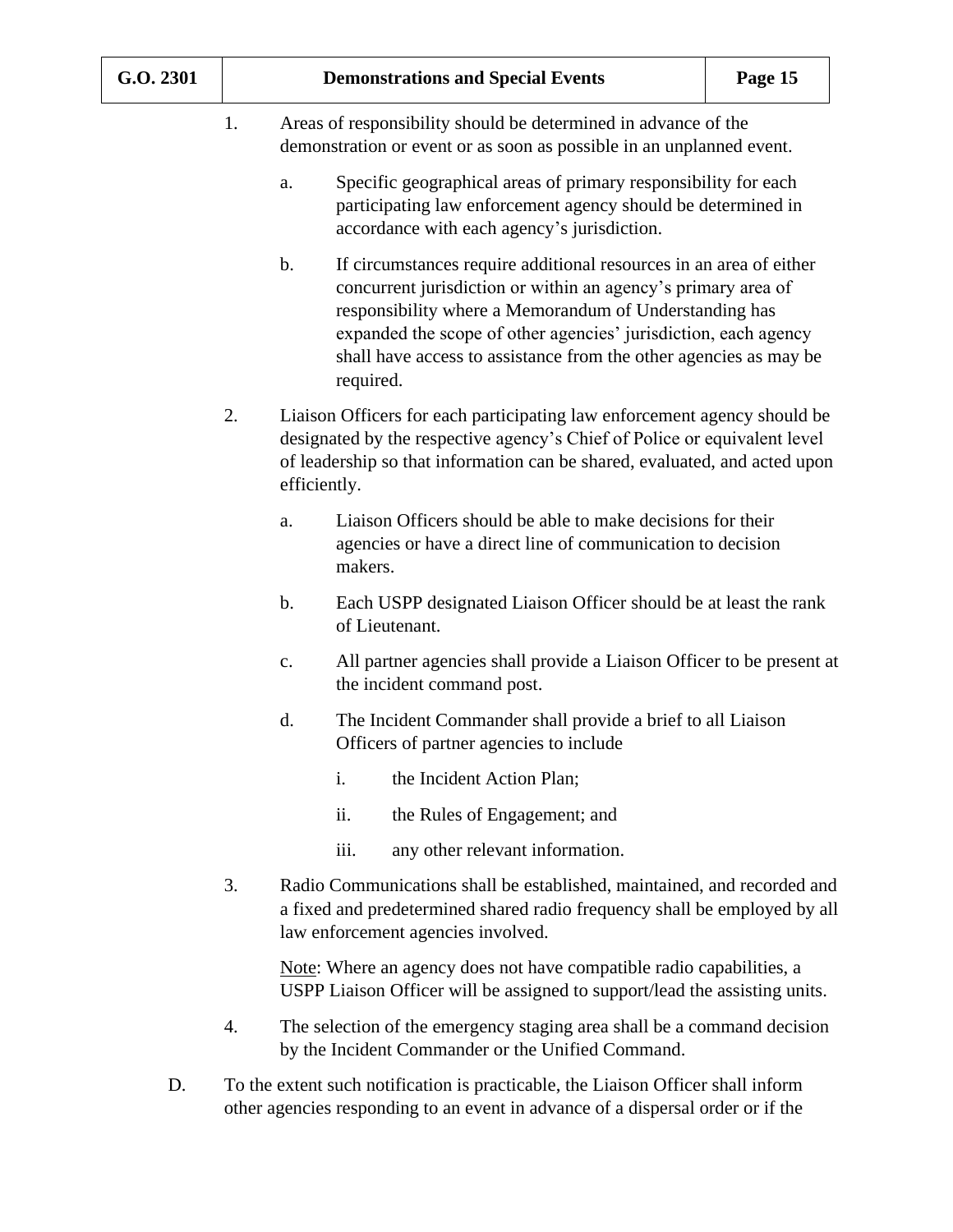Incident Commander is ordering the use of crowd control techniques or the deployment of the CDU.

- E. Generally, the USPP works with agencies which are brought in to support the USPP pursuant to a special events agreement as authorized by 54 U.S. Code § 102701(b) or are agencies with jurisdiction or bases of operation in nearby areas.
	- 1. The USPP should enter into these special events agreements with agencies which have similar training and policies regarding the policing of demonstrations:
		- a. overlapping or concurrent jurisdiction,
		- b. similar law enforcement or public safety missions and/or specializations, or
		- c. similar CDU training if their CDU is to be deployed.
- F. If an unanticipated agency is present pursuant to a call for support from another agency or for any other reason, the following steps shall be taken to ensure effective and efficient coordination of efforts.
	- 1. A direct line of communication shall be established between the Incident Commander or designee and the highest ranking official of the unanticipated agency.
	- 2. The unanticipated agency shall be incorporated into NIMS/ICS command structure.
	- 3. The highest ranking official of the unanticipated agency shall be briefed on the Rules of Engagement.
	- 4. If the unanticipated agency mobilizes a CDU or any other special tactics unit, the Incident Commander shall clear their deployment in advance.
	- 5. To the extent possible, the procedures set forth in Section  $X(C)$  above shall be performed.
	- 6. If the above actions do not take place, the efforts taken and the reasons for the failure to coordinate shall be documented and reported to the Chief of Police as soon as possible.
	- 7. The Incident Commander shall then inform the unanticipated agency that they are not part of the incident response and may take a support role outside of NPS administered property.
- G. The USPP shall not aid other agencies engaged in the violation of laws and/or constitutional rights.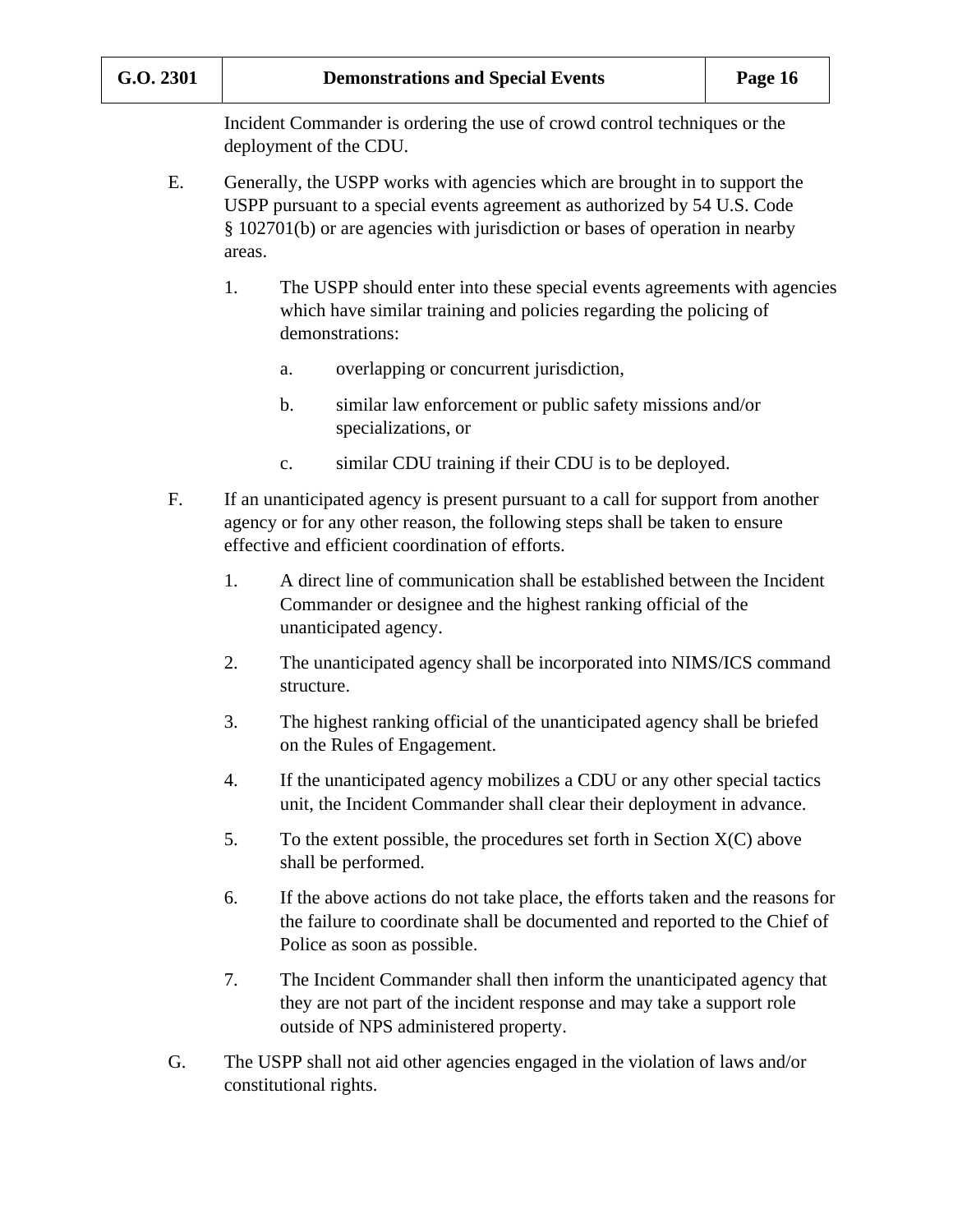| G.O. 2301 |           | <b>Demonstrations and Special Events</b><br>Page 17                                                                                                                                                                                                                                                                                 |                                                                                                                                                                                                                                                                                                                                       |  |  |  |  |
|-----------|-----------|-------------------------------------------------------------------------------------------------------------------------------------------------------------------------------------------------------------------------------------------------------------------------------------------------------------------------------------|---------------------------------------------------------------------------------------------------------------------------------------------------------------------------------------------------------------------------------------------------------------------------------------------------------------------------------------|--|--|--|--|
|           |           | 1.<br>In a situation where the Incident Commander, acting in support of another<br>law enforcement agency, believes that the other agency may be engaging<br>in a violation of the law, particularly a First or Fourth Amendment<br>violation, the Incident Commander shall, as promptly as possible and as<br>circumstances allow, |                                                                                                                                                                                                                                                                                                                                       |  |  |  |  |
|           |           |                                                                                                                                                                                                                                                                                                                                     | advise the other agency's on-site supervisor of the USPP's<br>a.<br>concerns,                                                                                                                                                                                                                                                         |  |  |  |  |
|           |           |                                                                                                                                                                                                                                                                                                                                     | notify the USPP Chief of Police, and<br>b.                                                                                                                                                                                                                                                                                            |  |  |  |  |
|           |           |                                                                                                                                                                                                                                                                                                                                     | inform the DPW.<br>c.                                                                                                                                                                                                                                                                                                                 |  |  |  |  |
|           |           | 2.                                                                                                                                                                                                                                                                                                                                  | If the violation involves use of USPP officers to help effect arrests and/or<br>prevent demonstrators from being free to leave, the Incident Commander<br>shall request the other agency's on-site supervisor to provide<br>demonstrators with dispersal order(s) consistent with the above guidance<br>and an opportunity to comply. |  |  |  |  |
|           |           | 3.                                                                                                                                                                                                                                                                                                                                  | However, if the Incident Commander determines that USPP participation<br>would violate USPP policy and cannot be mutually resolved with the other<br>agency, then they shall notify the other agency's on-site supervisor that the<br>USPP will withdraw from or otherwise not participate in the law<br>enforcement action.          |  |  |  |  |
|           |           | 4.                                                                                                                                                                                                                                                                                                                                  | In such situations, the Incident Commander shall make sure that the<br>situation is fully documented in an incident report(s), and that such<br>report(s) are forwarded to the USPP's Office of Professional<br>Responsibility and to the SOL.                                                                                        |  |  |  |  |
| XI.       |           |                                                                                                                                                                                                                                                                                                                                     | <b>RESPONSIBILITIES</b>                                                                                                                                                                                                                                                                                                               |  |  |  |  |
|           | А.        |                                                                                                                                                                                                                                                                                                                                     | The Incident Commander shall be the official with the overall responsibility for<br>managing an incident, following the standardized ICS roles under the NIMS.                                                                                                                                                                        |  |  |  |  |
|           | <b>B.</b> |                                                                                                                                                                                                                                                                                                                                     | The Special Events Unit, Special Forces shall                                                                                                                                                                                                                                                                                         |  |  |  |  |
|           |           | 1.                                                                                                                                                                                                                                                                                                                                  | determine whether SEU personnel should attend the NPS permit planning<br>process;                                                                                                                                                                                                                                                     |  |  |  |  |
|           |           | 2.                                                                                                                                                                                                                                                                                                                                  | coordinate all USPP preplanning activities in connection with<br>demonstrations and special events;                                                                                                                                                                                                                                   |  |  |  |  |
|           |           | 3.                                                                                                                                                                                                                                                                                                                                  | initiate all required action to provide police services;                                                                                                                                                                                                                                                                              |  |  |  |  |
|           |           | 4.                                                                                                                                                                                                                                                                                                                                  | manage the event planning and execution of incident objectives in<br>accordance with methodologies consistent with NIMS/ICS;                                                                                                                                                                                                          |  |  |  |  |
|           |           |                                                                                                                                                                                                                                                                                                                                     | evaluate the need and essign resources to staff the demonstrations and                                                                                                                                                                                                                                                                |  |  |  |  |

5. evaluate the need and assign resources to staff the demonstrations and events; and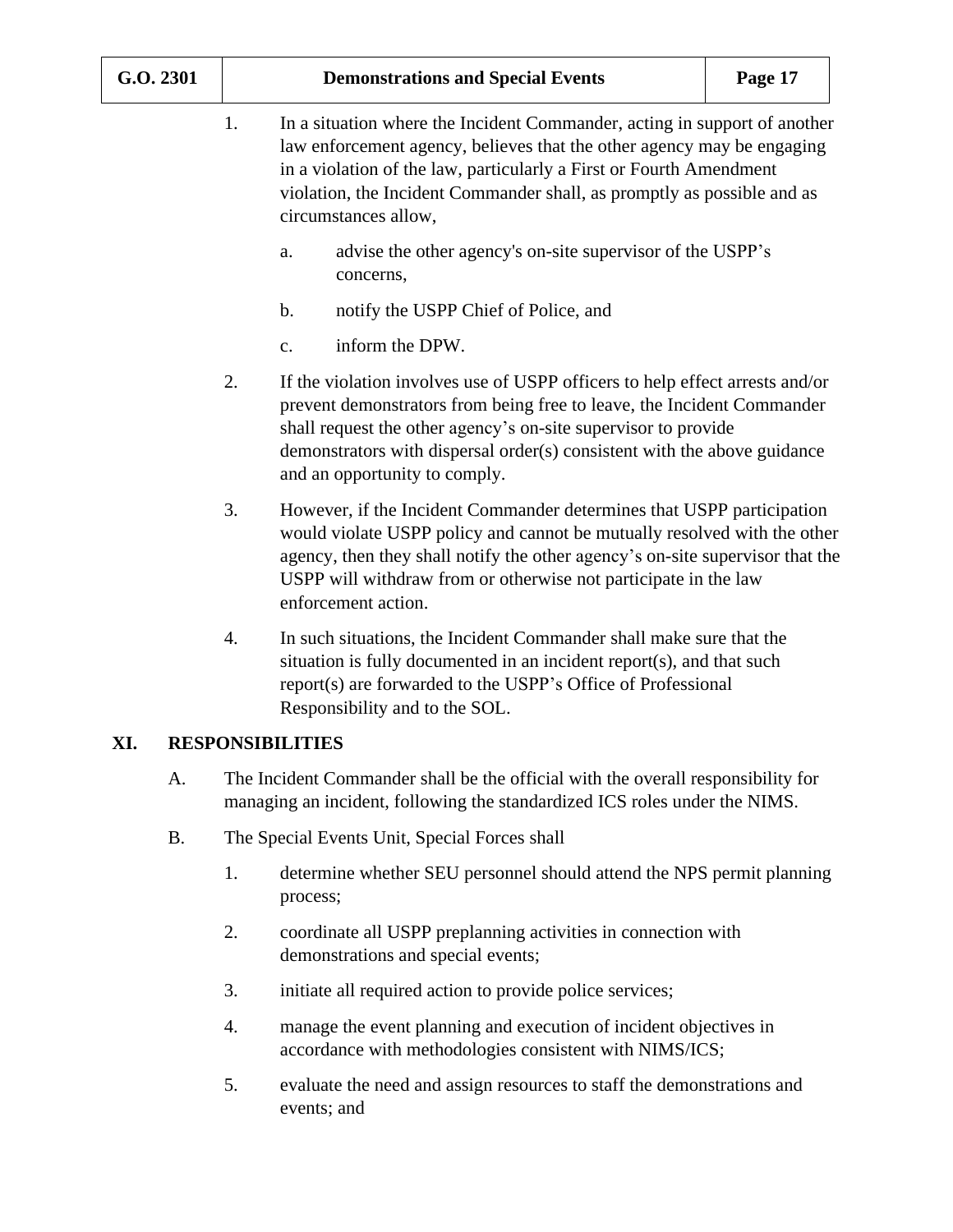|      | G.O. 2301 | <b>Demonstrations and Special Events</b><br>Page 18 |                                                                                                                                                                                                                                                                                                      |  |  |  |  |  |
|------|-----------|-----------------------------------------------------|------------------------------------------------------------------------------------------------------------------------------------------------------------------------------------------------------------------------------------------------------------------------------------------------------|--|--|--|--|--|
|      |           | 6.                                                  | coordinate with the Planning and Policy Unit to establish Special Events<br>Agreements in advance of their potential use.                                                                                                                                                                            |  |  |  |  |  |
|      | C.        |                                                     | The Commander, Intelligence and Counter-terrorism shall provide threat<br>assessments.                                                                                                                                                                                                               |  |  |  |  |  |
|      | D.        |                                                     | The Shift Commanders Office shall provide initial guidance to officers<br>responding to an unplanned event. If necessary, the Shift Commander shall<br>respond to the scene and take on the role of Incident Commander.                                                                              |  |  |  |  |  |
|      | Ε.        |                                                     | Supervisory sworn personnel shall                                                                                                                                                                                                                                                                    |  |  |  |  |  |
|      |           | 1.                                                  | familiarize themselves with the content of all applicable demonstration or<br>special event orders prior to reporting to their assignments;                                                                                                                                                          |  |  |  |  |  |
|      |           | 2.                                                  | share all applicable information to the officers under their command in<br>advance of demonstrations or special events;                                                                                                                                                                              |  |  |  |  |  |
|      |           | 3.                                                  | assess the attitude of the crowd that is being managed and remind sworn<br>personnel what to expect from the participants and what type(s) of<br>alternative responses sworn personnel may anticipate to ensure the safety<br>and security of all those involved;                                    |  |  |  |  |  |
|      |           | 4.                                                  | constantly observe and communicate with officers under their command<br>and shall ensure that officers comply with orders, maintain control of their<br>actions, are aware of any changes in crowd attitude, behavior or intent,<br>and that special efforts are taken to provide courteous service; |  |  |  |  |  |
|      |           | 5.                                                  | shall exercise discretion in making arrests for minor infractions, as harsh<br>actions by the police could precipitate hostile actions by the crowd; and                                                                                                                                             |  |  |  |  |  |
|      |           | 6.                                                  | ensure that USPP sworn personnel who are showing any indications of<br>stress resulting in unsatisfactory performance or behavior are promptly<br>provided temporary relief.                                                                                                                         |  |  |  |  |  |
| XII. |           |                                                     | REFERENCES AND RELATED RESOURCES                                                                                                                                                                                                                                                                     |  |  |  |  |  |
|      | A.        |                                                     | 36 CFR 7.96 – National Capital Region                                                                                                                                                                                                                                                                |  |  |  |  |  |
|      | <b>B.</b> |                                                     | 36 CFR 1.5 – Closures and Public Use Limits                                                                                                                                                                                                                                                          |  |  |  |  |  |
|      | $C$ .     | 446 DM 20 Use of Force (January 15, 2021)           |                                                                                                                                                                                                                                                                                                      |  |  |  |  |  |
|      | D.        |                                                     | NPS Management Policies (2006), Section 8.6 – Special Park Uses                                                                                                                                                                                                                                      |  |  |  |  |  |
|      | E.        |                                                     | Director's Order #53: Special Park Uses (2-23-2010) [As amended by<br>Memoranda dated August 31, 2015 and November 20, 2020]                                                                                                                                                                         |  |  |  |  |  |
|      | F.        |                                                     | Reference Manual (RM) 53: Special Park Uses (June 2009)                                                                                                                                                                                                                                              |  |  |  |  |  |

G. General Order 12.00 – *Force Legal Advisor*